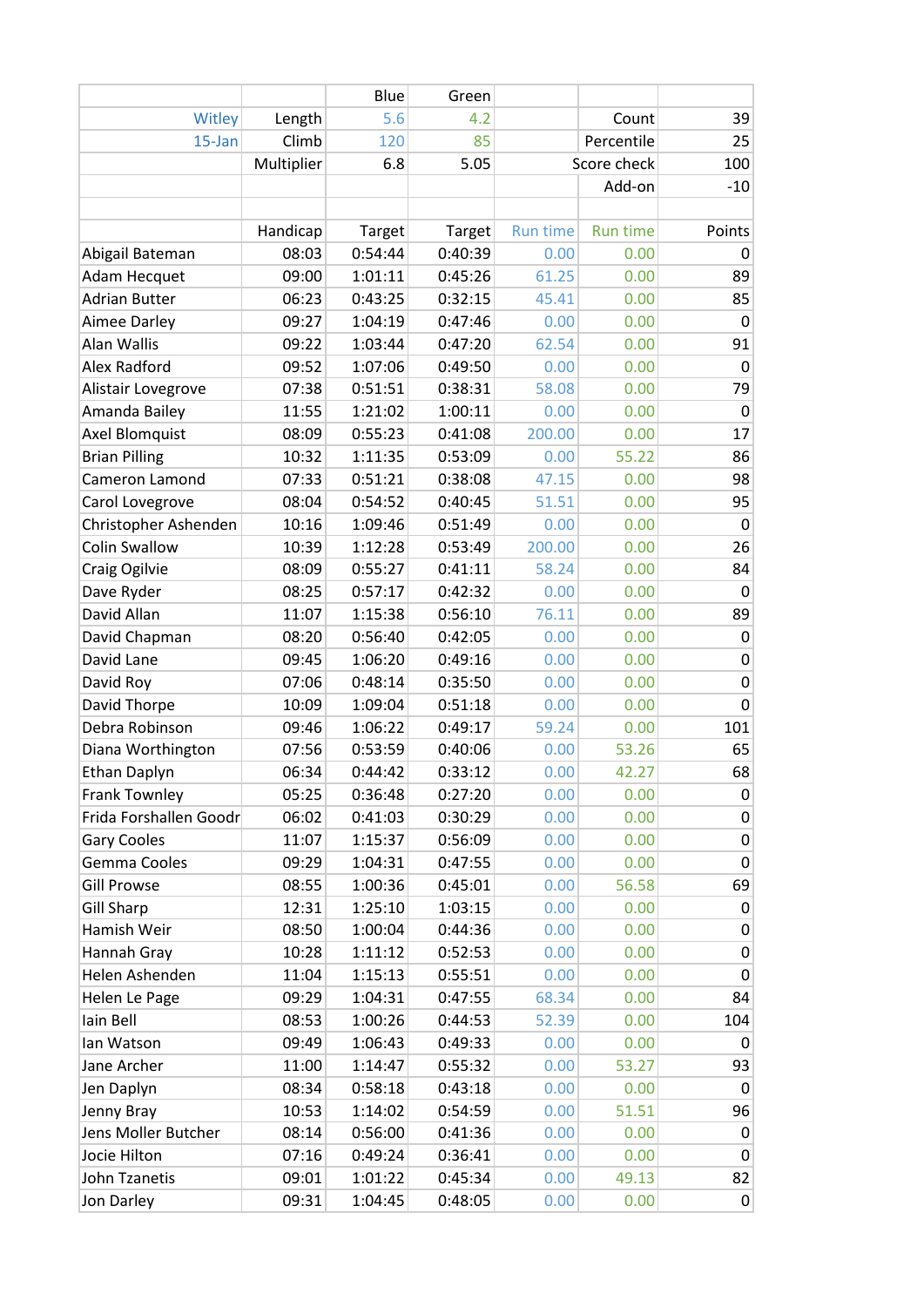| Jon Magee            | 08:20 | 0:56:41 | 0:42:06 | 0.00  | 0.00  | 0                |
|----------------------|-------|---------|---------|-------|-------|------------------|
| Jon Paton            | 08:40 | 0:58:59 | 0:43:48 | 0.00  | 0.00  | $\pmb{0}$        |
| Jonathan Johns       | 10:39 | 1:12:28 | 0:53:49 | 0.00  | 0.00  | $\boldsymbol{0}$ |
| Julie Leppard        | 13:02 | 1:28:37 | 1:05:49 | 0.00  | 0.00  | 0                |
| Katherine Bett       | 07:11 | 0:48:52 | 0:36:18 | 40.38 | 0.00  | 110              |
| Katie Clarke         | 09:38 | 1:05:29 | 0:48:38 | 0.00  | 0.00  | 0                |
| Keith Belsey         | 07:09 | 0:48:40 | 0:36:09 | 44.03 | 0.00  | 100              |
| Laura Barrett        | 06:48 | 0:46:14 | 0:34:20 | 0.00  | 0.00  | $\mathbf 0$      |
| Laurence Townley     | 06:17 | 0:42:42 | 0:31:43 | 58.51 | 0.00  | 62               |
| Les Hunt             | 08:09 | 0:55:23 | 0:41:08 | 0.00  | 0.00  | 0                |
| Linda Cairns         | 13:42 | 1:33:09 | 1:09:11 | 0.00  | 0.00  | $\pmb{0}$        |
| Linda Radford        | 11:14 | 1:16:24 | 0:56:45 | 0.00  | 0.00  | $\pmb{0}$        |
| Louie Malatesta      | 10:16 | 1:09:50 | 0:51:51 | 0.00  | 0.00  | $\boldsymbol{0}$ |
| Lucy Paton           | 08:56 | 1:00:46 | 0:45:08 | 0.00  | 0.00  | $\pmb{0}$        |
| Malcolm Scott        | 11:34 | 1:18:41 | 0:58:26 | 0.00  | 0.00  | 0                |
| Marc Ebanks          | 08:14 | 0:56:00 | 0:41:36 | 61.00 | 0.00  | 81               |
| Marcus Bateman       | 10:09 | 1:09:04 | 0:51:18 | 0.00  | 0.00  | 0                |
| Mark Howell          | 09:31 | 1:04:45 | 0:48:05 | 0.00  | 0.00  | $\pmb{0}$        |
| Martha Paton         | 07:11 | 0:48:52 | 0:36:18 | 0.00  | 0.00  | 0                |
| Martin Jackson       | 10:09 | 1:09:04 | 0:51:18 | 0.00  | 0.00  | 0                |
| Martin Kensett       | 08:48 | 0:59:50 | 0:44:26 | 0.00  | 0.00  | $\pmb{0}$        |
| <b>Matthew Grant</b> | 07:20 | 0:49:50 | 0:37:01 | 0.00  | 0.00  | $\boldsymbol{0}$ |
| Maxine Dunn          | 11:17 | 1:16:44 | 0:56:59 | 0.00  | 0.00  | $\boldsymbol{0}$ |
| Megan Bett           | 07:28 | 0:50:50 | 0:37:45 | 0.00  | 0.00  | $\pmb{0}$        |
| Mel Slade            | 06:44 | 0:45:47 | 0:34:00 | 0.00  | 0.00  | $\pmb{0}$        |
| Michael Le Marie     | 10:35 | 1:11:57 | 0:53:26 | 0.00  | 0.00  | $\pmb{0}$        |
| Michael Dunbar       | 08:01 | 0:54:30 | 0:40:29 | 0.00  | 0.00  | $\boldsymbol{0}$ |
| Mike Bray            | 10:52 | 1:13:55 | 0:54:54 | 0.00  | 0.00  | $\pmb{0}$        |
| Mike Chittenden      | 07:56 | 0:53:58 | 0:40:05 | 61.25 | 0.00  | 77               |
| Murray Weir          | 08:13 | 0:55:56 | 0:41:32 | 0.00  | 0.00  | $\pmb{0}$        |
| Nick Bennet          | 06:30 | 0:44:12 | 0:32:49 | 0.00  | 0.00  | 0                |
| Nick Cooper          | 06:06 | 0:41:27 | 0:30:47 | 0.00  | 0.00  | 0                |
| Ollie Smith          | 06:54 | 0:46:54 | 0:34:50 | 0.00  | 0.00  | 0                |
| Owen Le Page         | 07:18 | 0:49:35 | 0:36:50 | 0.00  | 0.00  | 0                |
| Paul Emmerson        | 11:34 | 1:18:41 | 0:58:26 | 0.00  | 0.00  | $\pmb{0}$        |
| Paul Fox             | 07:31 | 0:51:09 | 0:37:59 | 43.32 | 0.00  | 107              |
| Paul Martin          | 07:28 | 0:50:47 | 0:37:43 | 0.00  | 0.00  | $\mathbf 0$      |
| Pete Jones           | 06:57 | 0:47:13 | 0:35:04 | 42.04 | 0.00  | 102              |
| Peter Daplyn         | 06:17 | 0:42:46 | 0:31:45 | 37.55 | 0.00  | 102              |
| Peter Smith          | 10:48 | 1:13:23 | 0:54:30 | 0.00  | 0.00  | 0                |
| Philip Gristwood     | 09:46 | 1:06:28 | 0:49:22 | 0.00  | 0.00  | 0                |
| Phil Slingsby        | 06:15 | 0:42:30 | 0:31:34 | 0.00  | 0.00  | 0                |
| Philip Young         | 07:50 | 0:53:17 | 0:39:34 | 0.00  | 0.00  | $\pmb{0}$        |
| Rebecca Lovegrove    | 08:35 | 0:58:25 | 0:43:23 | 0.00  | 52.56 | 71               |
| <b>Robert Cooke</b>  | 10:19 | 1:10:07 | 0:52:05 | 0.00  | 0.00  | 0                |
| Robert Leppard       | 12:24 | 1:24:22 | 1:02:39 | 0.00  | 0.00  | 0                |
| Robert Thorpe        | 07:54 | 0:53:45 | 0:39:55 | 0.00  | 0.00  | 0                |
| Ross Maclagan        | 08:08 | 0:55:16 | 0:41:02 | 55.47 | 0.00  | 89               |
| Sam Anderson         | 06:45 | 0:45:54 | 0:34:05 | 0.00  | 0.00  | $\pmb{0}$        |
| Sarah Francis        | 09:55 | 1:07:28 | 0:50:06 | 56.41 | 0.00  | 109              |